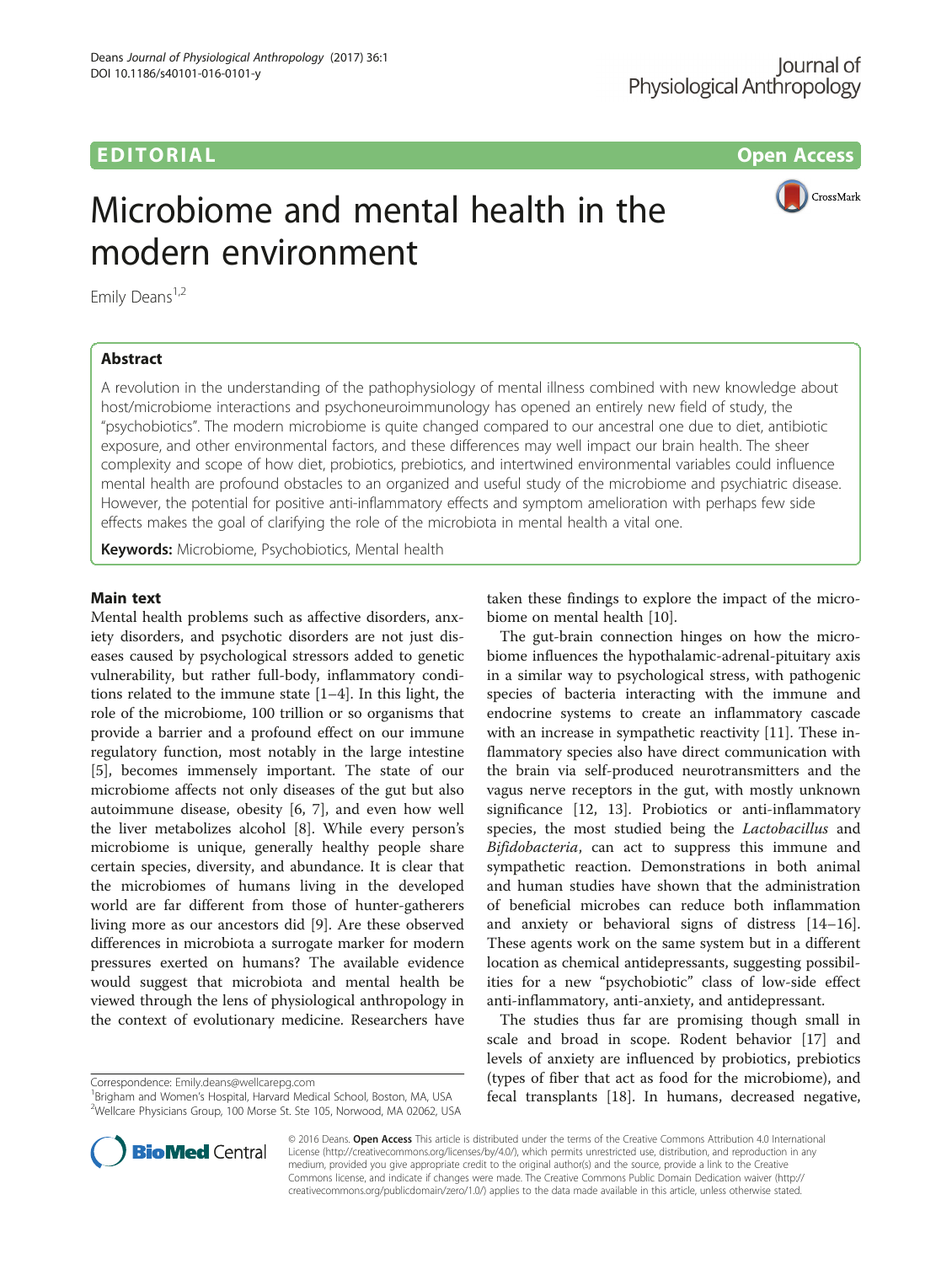<span id="page-1-0"></span>ruminative thoughts have occurred in randomized controlled trials after a month on probiotics [\[19](#page-2-0)], while prebiotics and the administration of pseudocommensals (microbial species that do not live in the gastrointestinal tract but due to presence in water and soil have had continuously passed through the human gut in evolutionary history) have decreased anxiety [[20, 21](#page-2-0)]. The rates of ADHD or autistic spectrum disorders in young teenagers supplemented with probiotics as infants dropped to 0 % compared to controls in one fascinating study [[22](#page-2-0)]. In another paper, researchers were able to determine the patients with and without depression with 100 % sensitivity and 97 % specificity just by looking at the microbial genomes from fecal swabs [\[23](#page-2-0)]. The administration of antibiotics with antidepressants had a significant effect on psychotic depression compared to antidepressants alone [[24](#page-2-0)] in a small group of inpatients. In addition, major differences have been found between the oral microbiome of people with schizophrenia vs. controls [[25\]](#page-2-0), and, not surprisingly, the microbiome of people with anorexia is quite different during disease behavior than in recovery [[26\]](#page-2-0). Further studies postulate a role between but microbiota and Alzheimer's dementia [[27\]](#page-2-0).

Having established there are some fascinating links between the microbiome and mental health, the challenges to finding safe, actionable clinical data are profound. One obvious obstacle is the sheer diversity of diagnoses of mental illness, ameliorated somewhat by the goal of addressing underlying systemic inflammation with microbiome manipulation. That goal may not be as simple as it sounds, given that the microbiome is a changeable entity reacting to local stress, food intake, sleep, and baseline conditions. One microbiome may be ideal for one person and not for another with a different diet or situation. Onesize-fits-all probiotics may not show us the best clinical effect. A more bespoke approach based on microbiome sequencing and filling gaps of known guardian species such as Bifidobacterium longum and Akkermnansia muciniphila [\[28\]](#page-2-0) may be more effective. We need to also establish the benefit/risks of low vs. high-dose probiotic supplementation and the utility of giving prebiotic fibers and probiotics together.

Food intake is a massive confounder to any study of the microbiome. Numerous studies show more traditional, whole foods are superior for mental health [\[29](#page-2-0)]. While optimal levels of vitamins, minerals, and certain fatty acids are key for brain functioning, these traditional diets also tend to be higher in certain fibers and prebiotics whose benefits for the microbiome could explain much of the effect of these diets on mental health [[30](#page-2-0), [31\]](#page-2-0). Clearly, we need to do more work and use the information from studies designed to more carefully discern the effects of diet, prebiotics, and probiotics on general health. Numerous one-off studies of various probiotic brands for mental disorders will leave us in a similar state to those trying to glean some wisdom from the research on omega 3 fatty acids, confused and underwhelmed.

In addition, attention must be paid to another longterm modifier of the immune system in human evolutionary history, ignored in many "psychobiotic" studies, the eukaryotic helminths [[32](#page-2-0), [33\]](#page-2-0). Humans have coevolved with helminthic infection for the entire evolutionary history of our species, and recent times are striking for their absence. Since the early 1900s such common infections such as hookworms and Enterobius vermicularis in the developed world have decreased tremendously [[34](#page-2-0), [35\]](#page-2-0) with numerous possible downstream effects on long-term immunity and host behavior. Parasitic contribution falls alongside that of the commensal microbiome, and helminths deserve a chair at the table of microbiome research in mental health. Helminths have been used experimentally for treatment of autoimmune diseases such as Crohn's disease and multiple sclerosis [[36\]](#page-2-0) with some interesting case reports of psychiatric disorders (including anxiety disorders, affective disorders, and autistic spectrum disorders) co-occuring with the autoimmune disease remitting as well [[37](#page-2-0)]. It would be prudent to study helminthic therapies for neuropsychiatric conditions, particularly in those conditions such as OCD or some types of psychosis where there is a suspected autoimmune contribution [\[38](#page-2-0), [39](#page-3-0)].

#### Conclusions

Microbiome manipulation is an evolving tool in the armamentarium to fight mental illness. We must temper enthusiasm and marketing of any particular probiotic strain or brand with a large helping of wisdom and experience already gleaned from the many researchers becoming experts in this relatively new field of human medicine. Multidisciplinary communication among medical researchers, anthropologists, and physiologists can help us to modulate our modern environment to ameliorate the need for psychobiotics in the first place.

#### Funding

**None** 

#### Competing interests

The author declares that she has no competing interests.

Received: 15 January 2016 Accepted: 23 June 2016 Published online: 27 June 2016

#### References

1. Berk M, Williams LJ, Jacka FN, O'Neil A, Pasco JA, Moylan S, Allen NB, Stuart AL, Hayley AC, Byrne ML, Maes M. So depression is an inflammatory disease, but where does the inflammation come from? BMC Med. 2013. doi:[10.1186/](http://dx.doi.org/10.1186/1741-7015-11-200) [1741-7015-11-200](http://dx.doi.org/10.1186/1741-7015-11-200).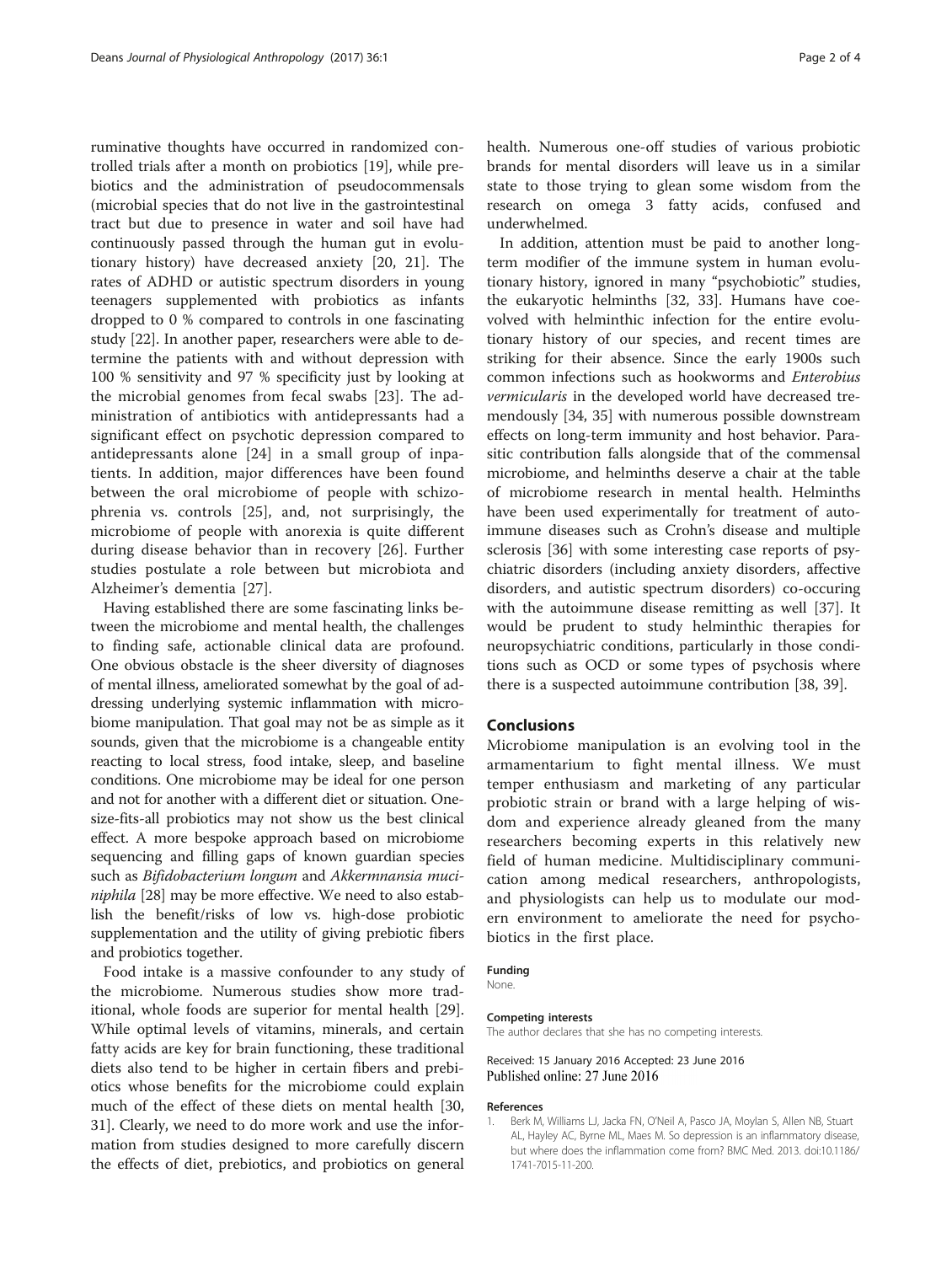- <span id="page-2-0"></span>2. Leonard B, Maes M. Mechanistic explanations how cell-mediated immune activation, inflammation and oxidative and nitrosative stress pathways and their sequels and concomitants play a role in the pathophysiology of unipolar depression. Neurosci Biobehav Rev. 2012. doi[:10.1016/j.neubiorev.](http://dx.doi.org/10.1016/j.neubiorev.2011.12.005) [2011.12.005.](http://dx.doi.org/10.1016/j.neubiorev.2011.12.005)
- 3. Kapczinski F, Dal-Pizzol F, Teixeira AL, Magalhaies PV, Kaur-Sant'Anna M, Klamt F, Moreira JC, de Bittencourt Pasquali MA, Fries GR, Quevedo J, Gama CS, Post R. Peripheral biomarkers and illness activity in bipolar disorder. J Psychiatr Res. 2011. doi[:10.1016/j.jpsychires.2010.05.015.](http://dx.doi.org/10.1016/j.jpsychires.2010.05.015)
- 4. Noto C, Ota VK, Santoro ML, Gouvea ES, Silva PN, Spindola LM, Cordeiro Q, Bressan RA, Gadelha A, Brietzke E, Belangero SI, Maes M. Depression, cytokine, and cytokine by treatment interactions modulate gene expression in antipsychotic naïve first episode psychosis. Mol Neurobiol. 2015. doi:[10.](http://dx.doi.org/10.1007/s12035-015-9489-3) [1007/s12035-015-9489-3.](http://dx.doi.org/10.1007/s12035-015-9489-3)
- 5. Nagpal R, Kumar M, Yadav AK, Hemalatha R, Yadav H, Marotta F, Yamashiro Y. Gut microbiota in health and disease: an overview focused on metabolic inflammation. Benef Microbes. 2015. doi[:10.3920/bm2015.0062.](http://dx.doi.org/10.3920/bm2015.0062)
- Ridaura VK, Faith JJ, Rey FE, Cheng J, Duncan AE, Kau AL, Griffin NW, Lombard V, Henrissat B, Bain JR, Muehlbauer MJ, Ilkayeva O, Semenkovich CF, Funai K, Hayashi DK, Lyle BJ, Martini MC, Ursell LK, Clemente JC, Van Treuren W, Walters WA, Knight R, Newgard CB, Heath AC, Gordon JI. Cultured gut microbiota from twins discordant for obesity modulate adiposity and metabolic phenotypes in mice. Science. 2013. doi[:10.1126/](http://dx.doi.org/10.1126/science.1241214) [science.1241214.](http://dx.doi.org/10.1126/science.1241214)
- Tilg H, Kaser A. Gut microbiome, obesity, and metabolic dysfunction. J Clin Invest. 2011. doi:[10.1172/JCI58109](http://dx.doi.org/10.1172/JCI58109).
- 8. Chen P, Schnabl B. Host-microbiome interactions in alcoholic liver disease. Gut Liver. 2014. doi:[10.5009/gnl.2014.8.3.237.](http://dx.doi.org/10.5009/gnl.2014.8.3.237)
- 9. Obregon-Tito AJ, Tito RY, Metcalf J, Sankaranarayanan K, Clemente JC, Ursell LK, Zech Xu Z, Van Treuren W, Knight R, Gaffney PM, Spicer P, Lawson P, Marin-Reyes L, Trujillo-Villarroel O, Foster M, Guija-Poma E, Troncoso-Corzo L, Warinner C, Ozga AT, Lewis CM. Subsistence strategies in traditional societies distinguish gut microbiomes. Nat Commun. 2015. doi:[10.1038/](http://dx.doi.org/10.1038/ncomms7505) [ncomms7505](http://dx.doi.org/10.1038/ncomms7505).
- 10. Zhou L, Foster J. Psychobiotics and the gut–brain axis: in the pursuit of happiness. Neuropsychiatr Dis Treat. 2015. doi[:10.2147/NDT.S61997](http://dx.doi.org/10.2147/NDT.S61997).
- 11. Bailey MT, Dowd SE, Galley JD, Hufnagle AR, Allen RG, Lyte M. Exposure to a social stressor alters the structure of the intestinal microbiota: implications for stressor-induced immunomodulation. Brain Behav Immun. 2011. doi:[10.](http://dx.doi.org/10.1016/j.bbi.2010.10.023) [1016/j.bbi.2010.10.023.](http://dx.doi.org/10.1016/j.bbi.2010.10.023)
- 12. Lyte M. Probiotics function mechanistically as delivery vehicles for neuroactive compounds: microbial endocrinology in the design and use of probiotics. Bioessays. 2011. doi[:10.1002/bies.201100024.](http://dx.doi.org/10.1002/bies.201100024)
- 13. Forsythe P, Bienenstock J, Kunze WA. Vagal pathways for microbiome-brain-gut axis communication. Adv Exp Med Biol. 2014. doi:[10.1007/978-1-4939-0897-4\\_5](http://dx.doi.org/10.1007/978-1-4939-0897-4_5).
- 14. Tillisch K, Labus J, Kilpatrick L, Jiang Z, Stains J, Ebrat B, Guyonnet D, Legrain-Raspaud S, Trotin B, Naliboff B, Mayer EA. Consumption of fermented milk product with probiotic modulates brain activity. Gastroenterology. 2013. doi[:10.1053/j.gastro.2013.02.043](http://dx.doi.org/10.1053/j.gastro.2013.02.043).
- 15. Cryan JF, Dinan TG. Mind-altering microorganisms: the impact of the gut microbiota on brain and behaviour. Nat Rev Neurosci. 2012. doi[:10.1038/nrn3346.](http://dx.doi.org/10.1038/nrn3346)
- 16. Messaoudi M, Lalonde R, Violle N, Javelot H, Desor D, Nejdi A, Bisson JF, Rougeot C, Pichelin M, Cazaubiel M, Cazaubiel JM. Assessment of psychotropic-like properties of a probiotic formulation (Lactobacillus helveticus R0052 and Bifidobacterium longum R0175) in rats and human subjects. Br J Nutr. 2011. doi[:10.1017/S0007114510004319](http://dx.doi.org/10.1017/S0007114510004319).
- 17. Bercik P, Denou E, Collins J, Jackson W, Lu J, Jury J, Deng Y, Blennerhassett P, Macri J, McCoy KD, Verdu EF, Collins SM. The intestinal microbiota affect central levels of brain-derived neurotropic factor and behavior in mice. Gastroenterology. 2011. doi[:10.1053/j.gastro.2011.04.052](http://dx.doi.org/10.1053/j.gastro.2011.04.052).
- 18. Bravo JA, Forsythe P, Chew MV, Escaravage E, Savignac HM, Dinan TG, Bienenstock J, Cryan JF. Ingestion of Lactobacillus strain regulates emotional behavior and central GABA receptor expression in a mouse via the vagus nerve. Proc Natl Acad Sci U S A. 2011. doi[:10.1073/pnas.1102999108](http://dx.doi.org/10.1073/pnas.1102999108).
- 19. Steenbergen L, Sellaro R, van Hemert S, Bosch JA, Colzato LS. A randomized controlled trial to test the effect of multispecies probiotics on cognitive reactivity to sad mood. Brain Behav Immun. 2015. doi[:10.1016/j.bbi.2015.04.003.](http://dx.doi.org/10.1016/j.bbi.2015.04.003)
- 20. Silk DBA, Davis A, Vulevic J, Tzortzis G, Gibson GR. Clinical trial: the effects of a trans-galactooligosaccharide prebiotic on faecal microbiota and symptoms in irritable bowel syndrome. Aliment Pharmacol Ther. 2009. doi[:10.1111/j.1365-2036.2008.03911.x](http://dx.doi.org/10.1111/j.1365-2036.2008.03911.x).
- 21. O'Brien ME, Anderson H, Kaukel E, O'Byrne K, Pawlicki M, Von Pawel J, Reck M. SRL172 (killed Mycobacterium vaccae) in addition to standard chemotherapy improves quality of life without affecting survival in patients with advanced non-small-cell lung cancer: phase III results. Ann Oncol. 2004;15(6):906–14.
- 22. Pärtty A, Kalliomäki M, Wacklin P, Salminen S, Isolauri E. A possible link between early probiotic intervention and the risk of neuropsychiatric disorders later in childhood: a randomized trial. Pediatr Res. 2015. doi[:10.1038/pr.2015.51.](http://dx.doi.org/10.1038/pr.2015.51)
- 23. Naseribafrouei A, Hestad K, Avershina E, Sekelja M, Linløkken A, Wilson R, Rudi K. Correlation between the human fecal microbiota and depression. Neurogastroenterol Motil. 2014. doi[:10.1111/nmo.12378.](http://dx.doi.org/10.1111/nmo.12378)
- 24. Miyaoka T, Wake R, Furuya M, Liaury K, Ieda M, Kawakami K, Tsuchie K, Taki M, Ishihara K, Araki T, Horiguchi J. Minocycline as adjunctive therapy for patients with unipolar psychotic depression: an open-label study. Prog Neuropsychopharmacol Biol Psychiatry. 2012. doi:[10.1016/j.pnpbp.](http://dx.doi.org/10.1016/j.pnpbp.2012.02.002) [2012.02.002.](http://dx.doi.org/10.1016/j.pnpbp.2012.02.002)
- 25. Castro-Nallar E, Bendall ML, Pérez-Losada M, Sabuncyan S, Severance EG, Dickerson FB, Schroeder JR, Yolken RH, Crandall KA. Composition, taxonomy and functional diversity of the oropharynx microbiome in individuals with schizophrenia and controls. PeerJ. 2015. doi:[10.7717/peerj.1140.](http://dx.doi.org/10.7717/peerj.1140)
- 26. Kleiman SC, Watson HJ, Bulik-Sullivan EC, Huh EY, Tarantino LM, Bulik CM, Carroll IM. The intestinal microbiota in acute anorexia nervosa and during renourishment: relationship to depression, anxiety, and eating disorder psychopathology. Psychosom Med. 2015. doi:[10.1097/PSY.0000000000000247](http://dx.doi.org/10.1097/PSY.0000000000000247).
- 27. Bester J, Soma P, Kell DB, Pretorius E. Viscoelastic and ultrastructural characteristics of whole blood and plasma in Alzheimer-type dementia, and the possible role of bacterial lipopolysaccharides (LPS). Oncotarget. 2015. doi[:10.18632/oncotarget.6074.](http://dx.doi.org/10.18632/oncotarget.6074)
- 28. Dao MC, Everard A, Aron-Wisnewsky J, Sokolovska N, Prifti E, Verger EO, Kayser BD, Levenez F, Chilloux J, Hoyles L, MICRO-Obes Consortium, Dumas ME, Rizkalla SW, Doré J, Cani PD, Clément K. Akkermansia muciniphila and improved metabolic health during a dietary intervention in obesity: relationship with gut microbiome richness and ecology. Gut. 2015. doi:[10.](http://dx.doi.org/10.1136/gutjnl-2014-308778) [1136/gutjnl-2014-308778.](http://dx.doi.org/10.1136/gutjnl-2014-308778)
- 29. Rahe C, Unrath M, Berger K. Dietary patterns and the risk of depression in adults: a systematic review of observational studies. Eur J Nutr. 2014. doi:[10.](http://dx.doi.org/10.1007/s00394-014-0652-9) [1007/s00394-014-0652-9](http://dx.doi.org/10.1007/s00394-014-0652-9).
- 30. Dash S, Clarke G, Berk M, Jacka FN. The gut microbiome and diet in psychiatry: focus on depression. Curr Opin Psychiatry. 2015. doi[:10.1097/](http://dx.doi.org/10.1097/YCO.0000000000000117) [YCO.0000000000000117.](http://dx.doi.org/10.1097/YCO.0000000000000117)
- 31. O'Keefe SJ, Li JV, Lahti L, Ou J, Carbonero F, Mohammed K, Posma JM, Kinross J, Wahl E, Ruder E, Vipperla K, Naidoo V, Mtshali L, Tims S, Puylaert PG, DeLany J, Krasinskas A, Benefiel AC, Kaseb HO, Newton K, Nicholson JK, de Vos WM, Gaskins HR, Zoetendal EG. Fat, fibre and cancer risk in African Americans and rural Africans. Nat Commun. 2015. doi[:10.1038/ncomms7342.](http://dx.doi.org/10.1038/ncomms7342)
- 32. Rook GA, Raison CL, Lowry CA. Microbiota, immunoregulatory old friends and psychiatric disorders. Adv Exp Med Biol. 2014. doi:[10.1007/978-1-4939-0897-4\\_15](http://dx.doi.org/10.1007/978-1-4939-0897-4_15).
- 33. Raison CL, Lowry CA, Rook GA. Inflammation, sanitation, and consternation: loss of contact with coevolved, tolerogenic microorganisms and the pathophysiology and treatment of major depression. Arch Gen Psychiatry. 2010. doi[:10.1001/archgenpsychiatry.2010.161](http://dx.doi.org/10.1001/archgenpsychiatry.2010.161).
- 34. Elliott DE, Weinstock JV. Helminth–host immunological interactions: prevention and control of immune-mediated diseases. Ann N Y Acad Sci. 2012. doi[:10.1111/j.1749-6632.2011.06292.x.](http://dx.doi.org/10.1111/j.1749-6632.2011.06292.x)
- 35. Chang TK, Liao CW, Huang YC, Chang CC, Chou CM, Tsay HC, Huang A, Guu SF, Kao TC, Fan CK. Prevalence of Enterobius vermicularis infection among preschool children in kindergartens of Taipei City, Taiwan in 2008. Korean J Parasitol. 2009. doi:[10.3347/kjp.2009.47.2.185](http://dx.doi.org/10.3347/kjp.2009.47.2.185).
- 36. Fleming JO, Isaak A, Lee JE, Luzzio CC, Carrithers MD, Cook TD, Field AS, Boland J, Fabry Z. Probiotic helminth administration in relapsing–remitting multiple sclerosis: a phase 1 study. Mult Scler. 2011. doi[:10.1177/](http://dx.doi.org/10.1177/1352458511398054) [1352458511398054](http://dx.doi.org/10.1177/1352458511398054).
- 37. Cheng AM, Jaint D, Thomas S, Wilson JK, Parker W. Overcoming evolutionary mismatch by self-treatment with helminths: current practices and experience. J Evol Med. 2015. doi:[10.4303/jem/235910.](http://dx.doi.org/10.4303/jem/235910)
- 38. Nicolini H, López Y, Genis-Mendoza AD, Manrique V, Lopez-Canovas L, Niubo E, Hernández L, Bobes MA, Riverón AM, López-Casamichana M, Flores J, Lanzagorta N, De la Fuente-Sandoval C, Santana D. Detection of anti-streptococcal, antienolase, and anti-neural antibodies in subjects with early-onset psychiatric disorders. Actas Esp Psiquiatr. 2015;43(2):35–41.